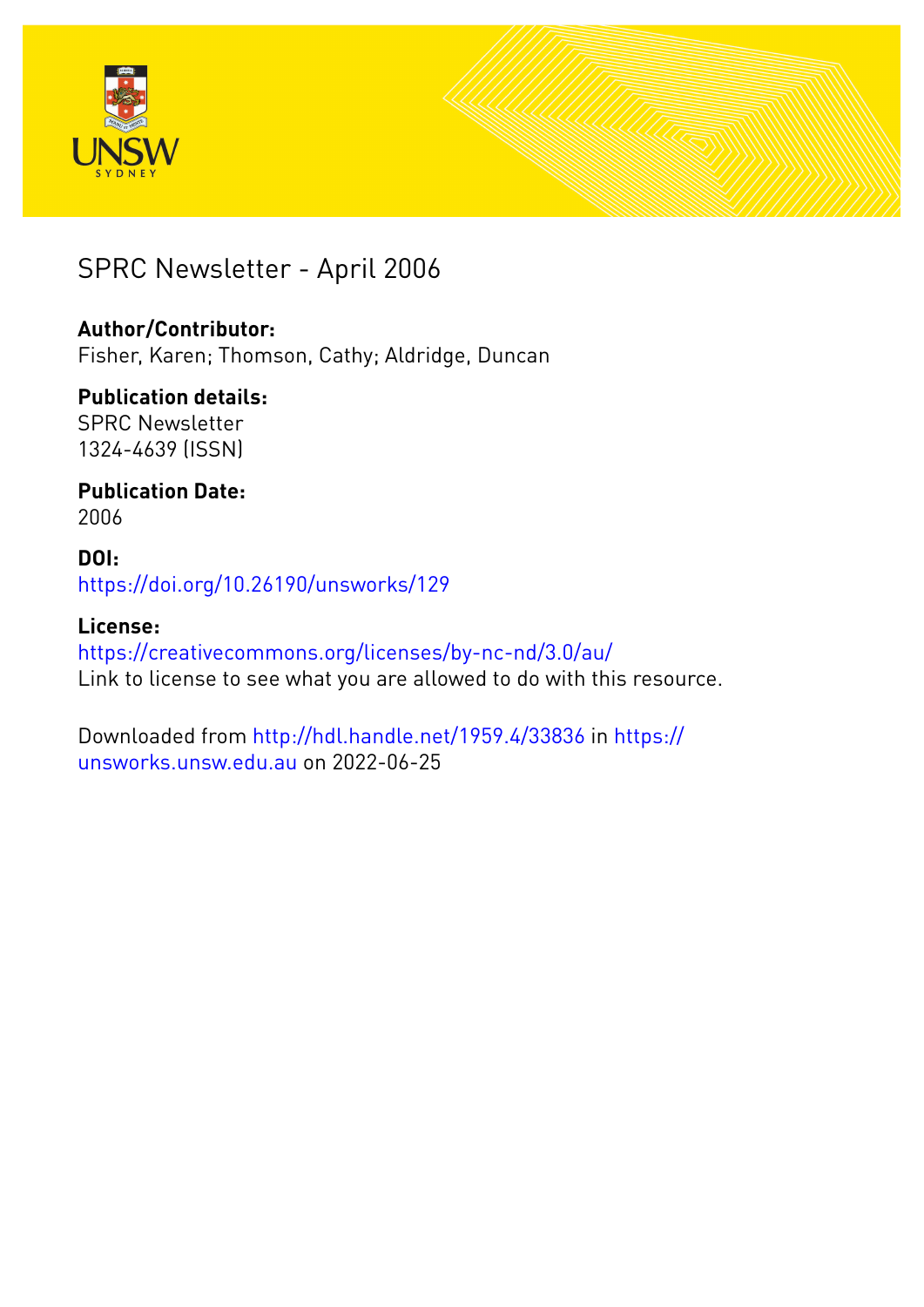## **No 92** April 2006 RC NEWSLETTER Social Policy Research Centre

# **Experiencing Poverty: The Voices of Low-Income Australians**

#### By Peter Saunders and Kelly Sutherland

Australian social policy research currently lacks a clear understanding of the nature of poverty, deprivation and social exclusion and how they are related. Until now, research has typically focused on using people's incomes as a proxy for deprivation by measuring the numbers of people whose incomes fall below a 'poverty line' (ACOSS, 2003; Harding, Lloyd and Greenwell, 2001; Saunders, 2003a). However, the lack of agreement about how and where to set a poverty line has undermined its credibility (The Australian Government Department of Family and Community Services, FaCS, 2003; Saunders, 2003b) and as a result, poverty research has become disconnected from the actual experiences and living standards of poor people (Peel, 2003).

In order to restore Australia's leading position in international poverty research it is essential to develop a new evidence base that recognises the complex factors that constitute the different (but overlapping) dimensions of poverty. This involves examining the different constituents of living standards, yet despite the internationally acknowledged advantages of this approach, no comprehensive national study of this kind has been attempted in Australia. Until such information is available to strengthen the connections between poverty and the realities of exclusion and deprivation it will not be possible to develop effective policies to eradicate poverty.

The research reported here forms the first stage of a project

designed to develop new indicators of disadvantage for Australia in the new millennium. A major motivation for the project is to respond to the criticism that has been levelled at poverty lines by building a new approach based on the knowledge and insights provided by those who are living in poverty, and on community understanding of the necessities that all Australians should have access to. The goal is to develop a concept that captures those aspects that define poverty in the minds of those who experience it, thereby giving greater credibility to the instruments that are produced.

The project is funded by a twoyear Linkage grant awarded by the Australian Research Council, with the Australian Council of Social



*Peter Saunders*



*Continued on page 5*

### **CONTENTS**

Experiencing Poverty ..................................1 SPRC Anniversary Dinner ........................9 Staff and Visitor Update ...............................2 Brian Howe's Speech................................. From the Director ........................................3 Improving the Living Situation of Chinese Orphans ....................................8 From the PhD Corner ............................12 New Discussion Papers ..........................13 New Projects ................................................14

#### **Lead Article:**

Peter Saunders and Kelly Sutherland discuss findings from focus groups conducted for the Left Out and Missing Out project.

#### EditorS ◆ Karen Fisher, Cathy Thomson and Duncan Aldridge

◆ Registered by Australia Post ◆ Publication No. NBP4766 ◆ ISSN 1324 4639 ◆

#### **SPRC** NEWSLETTER ◆ **1**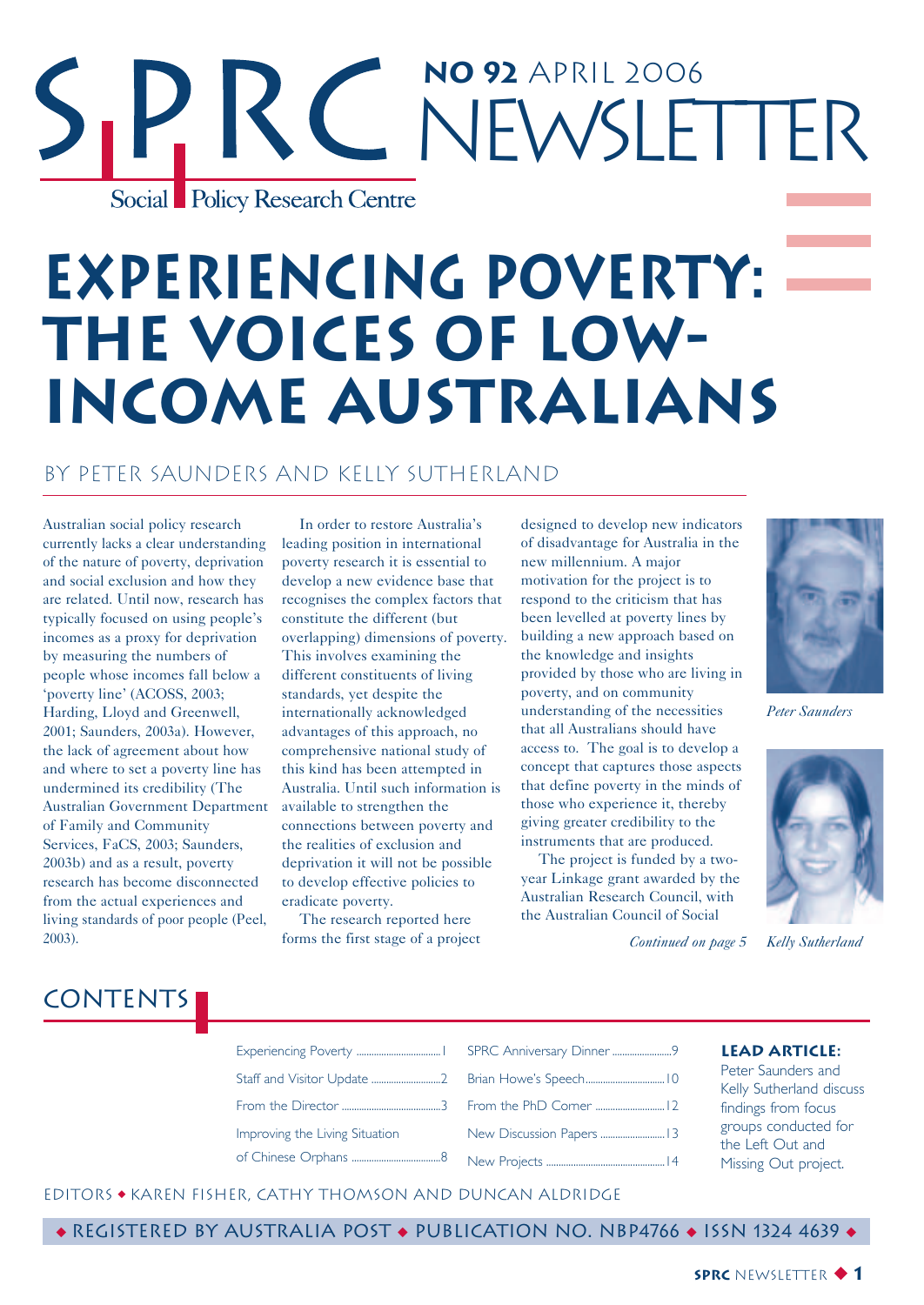# Social Policy Research Centre

*Acting and Deputy Director* Professor Ilan Katz

*Director and Australian Professorial Fellow* Professor Peter Saunders

*Professorial Fellow* Professor Bettina Cass

*Senior Research Fellows* Dr Bruce Bradbury Dr Tony Eardley (on leave) Karen Fisher Dr Catherine Spooner

*Research Fellows* Dr Lyn Craig Sam Everingham Dr Trish Hill Dr Kristy Muir Gerry Redmond Dr Xiaoyuan Shang Cathy Thomson Dr kylie valentine

*Research Associates* Natasha Cortis Dr Ann Dadich Yuvisthi Naidoo Dr Christiane Purcal Dr Pooja Sawrikar Ciara Smyth (on leave)

*Research Officer* David Abelló Sharni Chan Megan Griffiths Tom Longden Sarah Parker Dr Denise Thompson Glen Took

*Business Manager* Melissa Roughley

*Assistant Business Manager* Roxanne Lawson

*Librarian* Katherine Cummings

*Events and Publications Officer* Duncan Aldridge

*Honorary Fellows* Professor Michael Bittman Dr Judy Cashmore Dr Robyn Dolby Em Prof Sol Encel Dr Sara Graham

*Research Scholars* Sherman Chan Bob Davidson Marilyn McHugh Christie Robertson Peter Siminski

*Visitors* Dr Ingrid Wilkens Professor Fiona Williams

*Social Policy Research Centre* Building G2 Western Campus University of New South Wales Sydney NSW 2052, Australia Phone: +61 (2) 9385 7800 Fax: +61 (2) 9385 7838 Email: sprc@unsw.edu.au http://www.sprc.unsw.edu.au

#### The Social Policy Research Centre

The Social Policy Research Centre is located in the Faculty of Arts and Social Sciences at the University of New South Wales. Under its original name, the Social Welfare Research Centre was established in January 1980, changing its name to the Social Policy Research Centre in 1990. The SPRC conducts research and fosters discussion on all aspects of social policy in Australia, as well as supporting PhD study in these areas. The Centre's research is funded by governments at both Commonwealth and State levels, by academic grant bodies and by non-governmental agencies. Our main topics of inquiry are: economic and social inequality; poverty, social exclusion and income support; employment, unemployment and labour market policies and programs; families, children, people with disabilities and older people; community needs, problems and services; evaluation of health and community service policies and programs; and comparative social policy and welfare state studies.

*The views expressed in this Newsletter, as in any of the Centre's publications, do not represent any official position of the Centre. The SPRC Newsletter and all other SPRC publications present the views and research findings of the individual authors, with the aim of promoting the development of ideas and discussion about major concerns in social policy and social welfare.*

## Staff and STAFF STAFF AND<br>VISITOR UPDATE

#### DEPARTURES:

TONY EARDLEY is currently on long-service leave.

SUZANNE INGRAM has concluded her participation in the mentor program for Indigenous women at the SPRC.

CIARA SMYTH has commenced maternity leave.

KELLY SUTHERLAND has left the SPRC to take up a position with IQPC Australia.

Two of the Centreís recent visitors YANLI XU and CHRISTIAN ALBREKT LARSEN have concluded their time with the SPRC.

#### ARRIVALS:

SHARNI CHAN has joined the Centre to work on the evaluation of the Stronger Families and Communities Strategy FaCSIA

SAM EVERINGTON has been appointed to work on the Evaluation of the Early Intervention Program, DoCS, NSW

KAREN FISHER has returned from leave in China.

MEGAN GRIFFITHS is now a full-time research officer working on the New Indicators of Social Exclusion and Material Deprivation ARC Linkage Grant Project.

YUVISTHI NAIDOO, SARAH PARKER, POOJA SAWRIKAR and CATHERINE SPOONER have all joined the SPRC. GERRY REDMOND has returned to the SPRC.

#### VISITORS:

PROFESSOR FIONA WILLIAMS is visiting the Centre from the University of Leeds, UK

#### ANNOUNCEMENTS:

Congratulations to TRISH HILL whose PhD degree was conferred late 2005 and to ROGER PATULNY who recently submitted his PhD thesis for further information see the article on page 11.

We would also like to congratulate the recently promoted SPRC staff -Natasha Cortis (promoted to Research Associate); Kristy Muir and kylie valentine (promoted to Research Fellow)



**The Social Policy Research Centre is located at G2 on the Western Side of Anzac Parade, Kensington Campus, enter via Day Avenue.**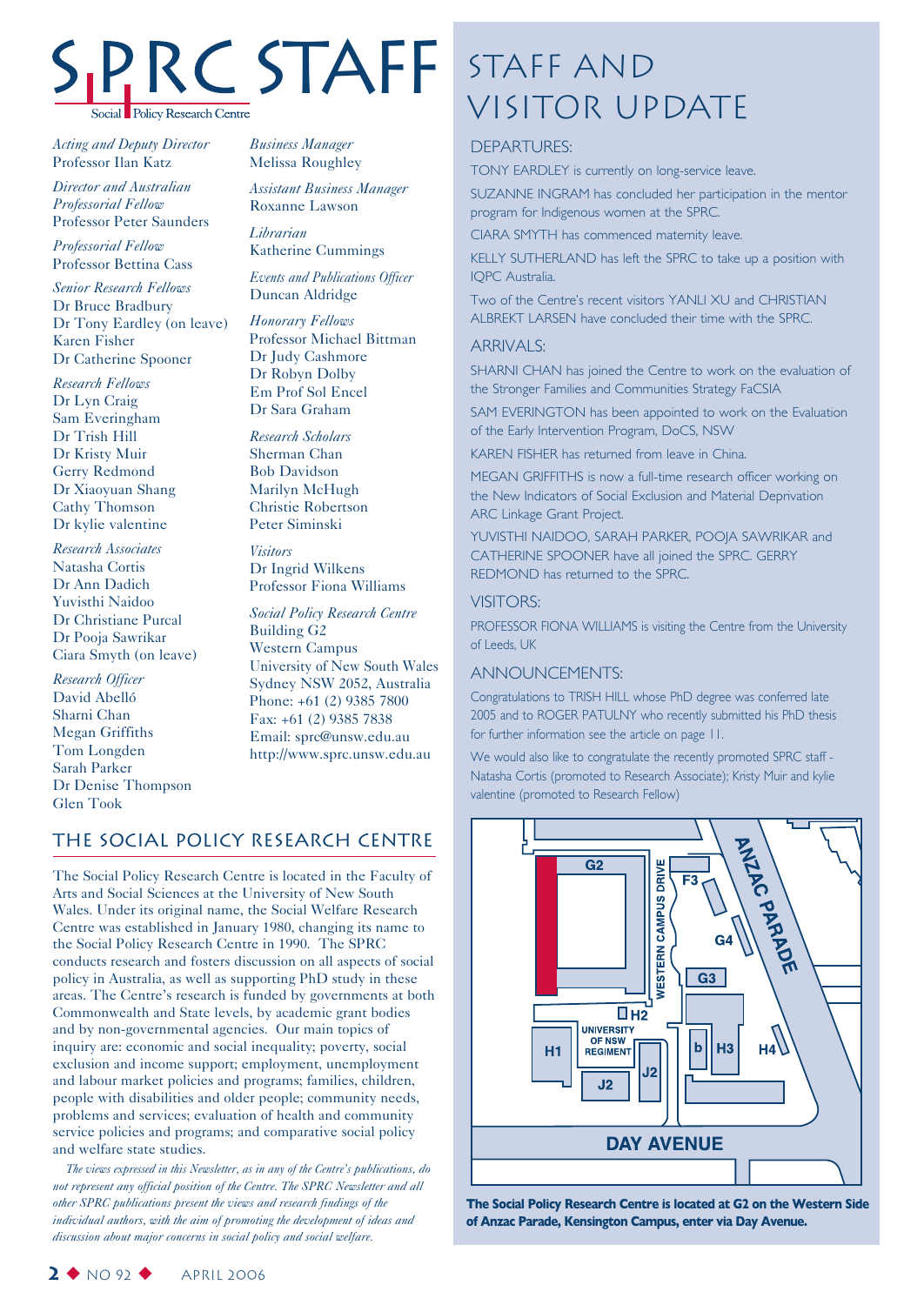## FROM THE DIRECTOR

by Ilan Katz

It seems to me that there is a new industry developing in Australia and around the world - developing indicators of child wellbeing (or alternatively *Outcomes Frameworks; Key* or *Headline Indicators* and a host of other names). Although statistics about children and families are not new, the outcomes indicator movement is a relatively new phenomenon, and the indicators are being used for a much wider range of purposes. The basic idea is that secondary data sources such as census data, administrative data (hospital separations, referrals to child protection services, school attendance registers) is collated and analysed to provide a comprehensive picture of the lives of children and how their outcomes in various domains are changing over time, or how they compare with other countries.

In recent months we have seen the Australian Institute of Health and Welfare produce *A Picture of Australia's Children* followed swiftly by Stanley, Prior and Richardson's *Children of a Lucky Country?* and then the Brotherhood of Saint Laurence's *The Brotherhood's Social Barometer* (Scutella and Smyth, 2005). SPRC itself has developed a number of outcomes frameworks *(Families First* and *Better Futures* for NSW DoCS; *Stronger Families and Communities Strategy* for FaCSIA), and are bidding for a number of other projects involving the development of outcomes frameworks themselves. I have attended a number of conferences in the past year which focused on developing better datasets to measure outcomes for children. The Australian Research Alliance for Children and Youth includes the development of better data sets as one of its major programs.

This is not only an Australian phenomenon. In the UK there is a major reorganisation of children services (billed as *Every Child Matters* after the eponymous Green Paper) which uses an outcomes framework as one of its central tools

(www.dfes.gov.uk/everychildmatters). In the USA the *Forum on Child Statistics* annually produces *America's Children: Key National Indicators of Well-Being* (available at http://childstats.gov/americaschildren/ index.asp). There is a strong feeling that Australia is behind the rest of the developed world in this respect, and that the development of detailed comprehensive 'linked' data sets

Several years ago, when working for an NGO in the UK, I was part of a delegation which lobbied the then minister responsible for children's services to institute a wellbeing index. So this movement has been building up over a long period.

All this activity around developing indicators has a very benign purpose to help policy makers better understand the condition of children and respond appropriately to improve the lives of children, especially disadvantaged or vulnerable children. Outcomes frameworks are also used for planning purposes and for monitoring the performance of various services with a view to improving policies and interventions, making them more efficient, effective and economic.

So we should all welcome these developments, and should applaud the technical and methodological changes which enable increasingly sophisticated data to be produced and analysed. It would be churlish and rather perverse not to want better data about children, so that services better respond to the needs of children and so that it can be demonstrated how well Australia's children are doing in relation to other developed countries. From a researcher's point of view, developing outcome indicators is an interesting and challenging activity, and one in which one can easily see the ultimate benefits. I have often been disappointed and even shocked by the lack of reliable data relating to children and families in Australia, and the pusillanimous attitude of many public bodies with regard to

putting data into the public domain (often hiding behind excuses such as privacy concerns, reluctance to stigmatise communities etc).

However, whenever I consider these outcomes frameworks, or am involved in developing a new one, there is always part of me that has misgivings. Although the stated purposes of these frameworks are benign, as are the motives of those NGOs and academics calling for better outcomes frameworks, there is, I believe, a 'dark side' to measuring outcomes which is not often recognised.

Firstly there are a number of assumptions underpinning outcomes frameworks which are seldom acknowledged, but which need to be unpacked in order to understand their significance. The first is the assumption that outcomes are uncontroversial and that everybody agrees on them. And of course it is hard to argue against better educational attainment, improved health, more exercise, fewer referrals into the child protection system and lower involvement in crime and anti social behaviour. But the notion that the measured outcomes are good for everyone obscures issues for different sectors of the population. It is rare, for instance, that outcomes such as 'spiritual enlightenment' are ever incorporated into these frameworks - because only a small sector of the population considers spirituality to be an important characteristic (and it would be diabolically difficult to measure). But for some people it is vitally important. So the idea that all children could or should aspire to the same set of outcomes turns out to be deeply conservative. Another contentious area is the definition of 'poverty' - which my colleague Peter Saunders has written so eloquently about. Although it is universally accepted that living in poverty is bad for children, how poverty is defined and



*Ilan Katz*

*Continued on page 4*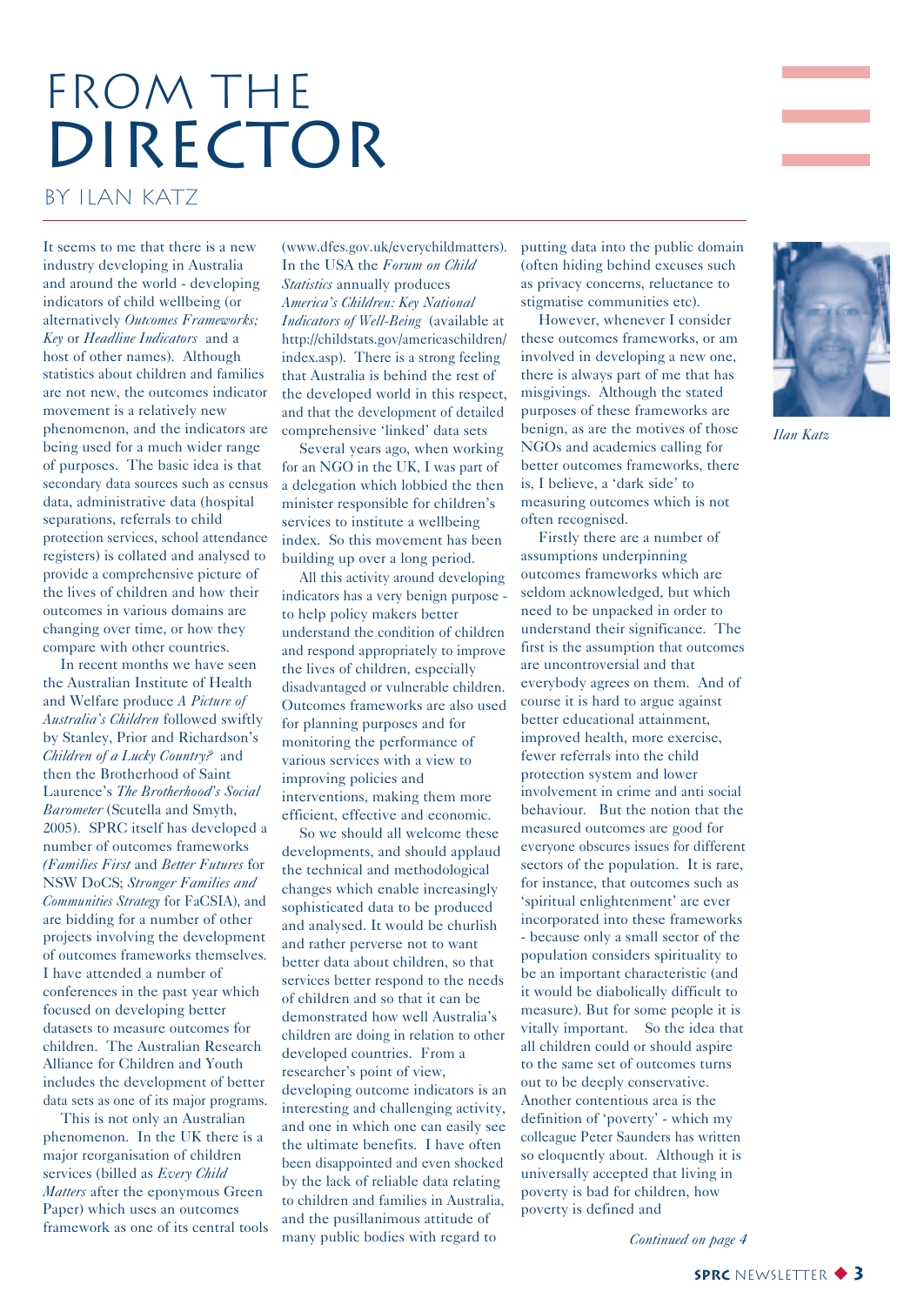### **FROM THE DIRECTOR** CONTINUED

### FROM PAGE 3

operationalised is a matter of intense debate and furious contention, and, not surprisingly, advocates for different definitions happen to stand on different sides of the ideological divide, although most of these arguments are couched as scientific rather than ideological debates.

and the state of the

A second difficulty for me is that outcome indicators are part of a general move towards public services being managed as businesses. Outcomes frameworks can be used to better understand how society is changing, but generally they are used to measure the effectiveness of this or that agency or program. Although it is obviously important that public servants (and indeed academics) should be accountable for their actions, and should not spend public money irresponsibly, it is still rather strange for me to consider public services as businesses whose primary aim is to improve their rate of outputs and outcomes. Sometimes this way of thinking can produce perverse incentives which can actually be harmful. For example creating the incentive of improving educational achievement or school readiness can lead to programs focusing not on the most disadvantaged, but on those whose school readiness is most likely to improve as a result of the intervention - typically children just below the average.

Another issue is that most outcomes frameworks, by definition, are based on the idea of children as future citizens, and the outcomes are not really about their current wellbeing (having fun, happiness, enjoying life etc are not generally measured) but are part of the tendency for us to view children as productive workers in the making (and parents as producers of future citizens).

But the biggest problem I have with outcomes frameworks is that the preoccupation with developing frameworks and measurement of children seems often to be a distraction from concerns about children themselves. Something must be wrong in a society in which NGOs campaign for better data rather than for better lives for disadvantaged children. The old adage 'you are just a statistic' meaning you are not really worth anything, has been turned on its head. Unless you are a statistic now, you don't really exist.

This is not to blame the NGOs or even the governments. They are simply reflecting changes in the way society sees itself and the forces which drive policy. Arguments based on values or justice are much less salient than arguments based on 'science' - and arguments based on numbers are easily defined as 'scientific', especially when there are dollar signs attached to those numbers.

Another example of these trends is provided by the two recent visitors to Australia from the USA - James Heckman and Jack Shonkoff. Both are very distinguished academics who are strong advocates of early intervention. I will save my comments on their actual arguments regarding early intervention later, but one of the most fascinating elements of both their talks is the idea that 'new' developments in science and economics lead logically to the conclusion that early intervention is good public policy. Shonkoff in particular is rather apologetic about the involvement of 'hard nosed' science and economics in what was previously the domain of social workers, paediatricians, early education specialists, volunteers and philanthropists - he appears to believe that science and economics (and, incidentally, scientists and economists) should be used to bolster what is really a moral argument about the importance of children and families. Heckman's argument is more pragmatic having previously found that job training and welfare to work are largely ineffective ways of improving the quality of the workforce, and that there are some very effective early intervention programs, he has concluded that the best way of improving the quality of the future workforce is

through early intervention. Andrew Leigh, an Australian based economist put forward a strong case in the *Sydney Morning Herald* in favour of Heckman's thesis, and advocated powerfully for Australian randomised control trials to find out what works in early intervention.

But Heckman, Shonkoff and all the rest of us know that ultimately these decisions are not scientific, but are based on beliefs and judgements. Scratch the surface of these 'scientific' arguments and you will find glaring inconsistencies with a touch of eugenics thrown in. For example, the oft quoted finding that there is a 17:1 cost benefit ratio for early intervention (Based on one study, the Perry Preschool program), even if it is globally valid, does not apply to all children. Children with disabilities rely on services throughout their lives, no matter what early interventions they receive. Children in remote communities are much more expensive to serve than urban children on whom these calculations have been made. Are we to conclude that programs should only be targeted at children who have the potential to give us a return of 17:1? Of course not! We provide services to children with disabilities and children in remote communities because they have needs which we believe the state should address.

So we are left with this dilemma: On the one hand to provide services on the basis of need and want, which could lead to a lot of money being spent ineffectively, or to spend large amounts on research and data collection, and wait another twenty years until we know 'what works' before committing fully to early intervention - neither of which are particularly attractive propositions. What is likely to actually happen is a continuation of the current policy process - ie that policy in the early years (as in most other spheres) will continue to be developed by a combination of political expediency, ideology, economics, lobbying, and…… research evidence.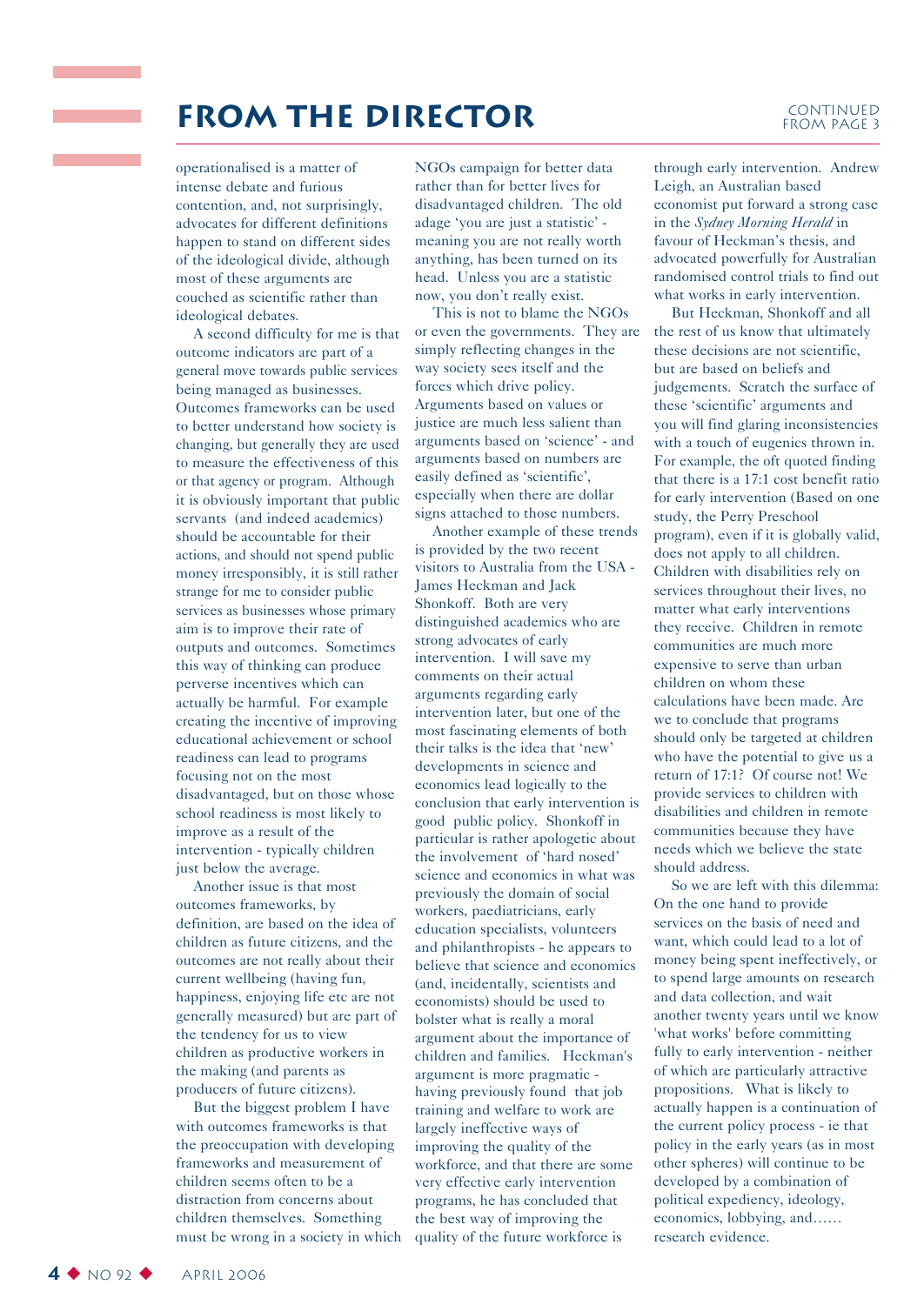#### **Experiencing Poverty: The Voices of LOW-INCOME AUSTRALIANS** CONTINUED<br>FROM PAGE 1

services (ACOSS), the Brotherhood of St Laurence, Mission Australia and Anglicare (Diocese of Sydney) as Industry Partners. This important collaboration reflects the need to connect research with practical experience and provides a vehicle for making contact with people who are using different kinds of welfare services.

#### **FOCUS GROUP METHODOLOGY**

The first stage of the study was conducted over a three-month period, between May and July 2005 and involved a total of 13 focus group discussions with clients from selected welfare programs in New South Wales and Victoria. The discussions were designed to investigate how families experience and cope with low income, exclusion and deprivation, and to identify the pathways into exclusion and the barriers experienced once there.

Of the 13 discussion groups, ten were held with clients and three with staff working in welfare agencies the latter providing additional information on the issues identified by the agency clients as well as validating the views expressed. Participants were asked about their views of what constitutes being disadvantaged and the components of a decent standard of living in contemporary Australian society, and to provide feedback on the usefulness of some of the questions already used in national surveys to identify aspects of hardship and financial stress. This article focuses on the first issue only, with the second being used to develop questions for a survey that will be conducted later in 2006.

In order to provide a framework for the focus group discussions, the different components of a decent standard of living were separated into a small number of domains that relate to everyday experience. The following discussion is organised around these domains,

although the discussions

highlighted several areas where the domains themselves could be specified better, and these ideas are currently being developed as part of the on-going research.

#### **FINANCIAL RESOURCES**

Not surprisingly, many lowincome Australians felt that inadequate financial resources, or shortage of money prevented them from achieving a decent standard of living. Lack of financial resources reduced choices and opportunities in life and led to a range of interconnecting problems including poor housing, limited access to health services, lower levels of nutrition, reduced social participation, poorer educational outcomes and reduced employment opportunities. Money was always at the forefront of peoples minds as they juggled what they had in order to make it stretch to cover all that they needed.

Affordability emerged as a constant theme and a significant cause of people missing out on decent housing, health care and social participation, so that it was not just income that mattered but how much things cost: tax and pricing policies ('user pays') were thus as important as income support. This meant that many people had to make difficult choices between items that were seen as essential for a decent life because their money would not cover all basic necessities. For some this meant missing out on food, and for others this meant missing out on decent housing or not being able to pay the bills.

However, despite the importance of financial resources, many felt that this should not be the central focus of discussion and made it clear that improved access to financial resources would not automatically have a flow-on effect to an improved standard of living, reinforcing the notion that poverty

is multidimensional and extends beyond the parameters of income and income related measures.

#### **EMPLOYMENT**

Whilst all groups identified employment as a key pathway out of poverty, many agreed that decent employment was about more than just income, but also covered job satisfaction and opportunities for progression. Many had limited experience in longterm paid employment but agreed that jobs also had to be stable and safe. Improved workplace conditions and greater levels of job security were often as important as income itself.

Problems attributed to poor education and limited work experience also meant that many were exposed to low wages and poor employment conditions, which caused them to miss out on a decent standard of living. Many said that they faced major financial disincentives when accessing paid employment, as the transfer from welfare to employment often resulted in a loss of concessions that were tied to benefit receipt.

#### **EDUCATION**

Poor education was the underlying cause of their poverty for many, and one of the key reasons people were unable to access decent employment, housing and healthcare. It was felt that poor education was a key indicator of exclusion, and one of the most significant barriers limiting choices and opportunities. Most considered a formal education to be important, with basic reading, writing and mathematical skills seen as imperative. Access to technology such as a computer and the Internet was seen as a key indicator of educational success within Australia, but the high costs of accessing these had caused many to miss out. The migrant and refugee participants, who had little experience with this technology,

*ì... the different components of a decent standard of living were seperated into a small number of domains that relate to everyday experience.î*

*ìAffordability emerged as a constant theme and a significant cause of people missing out ...î*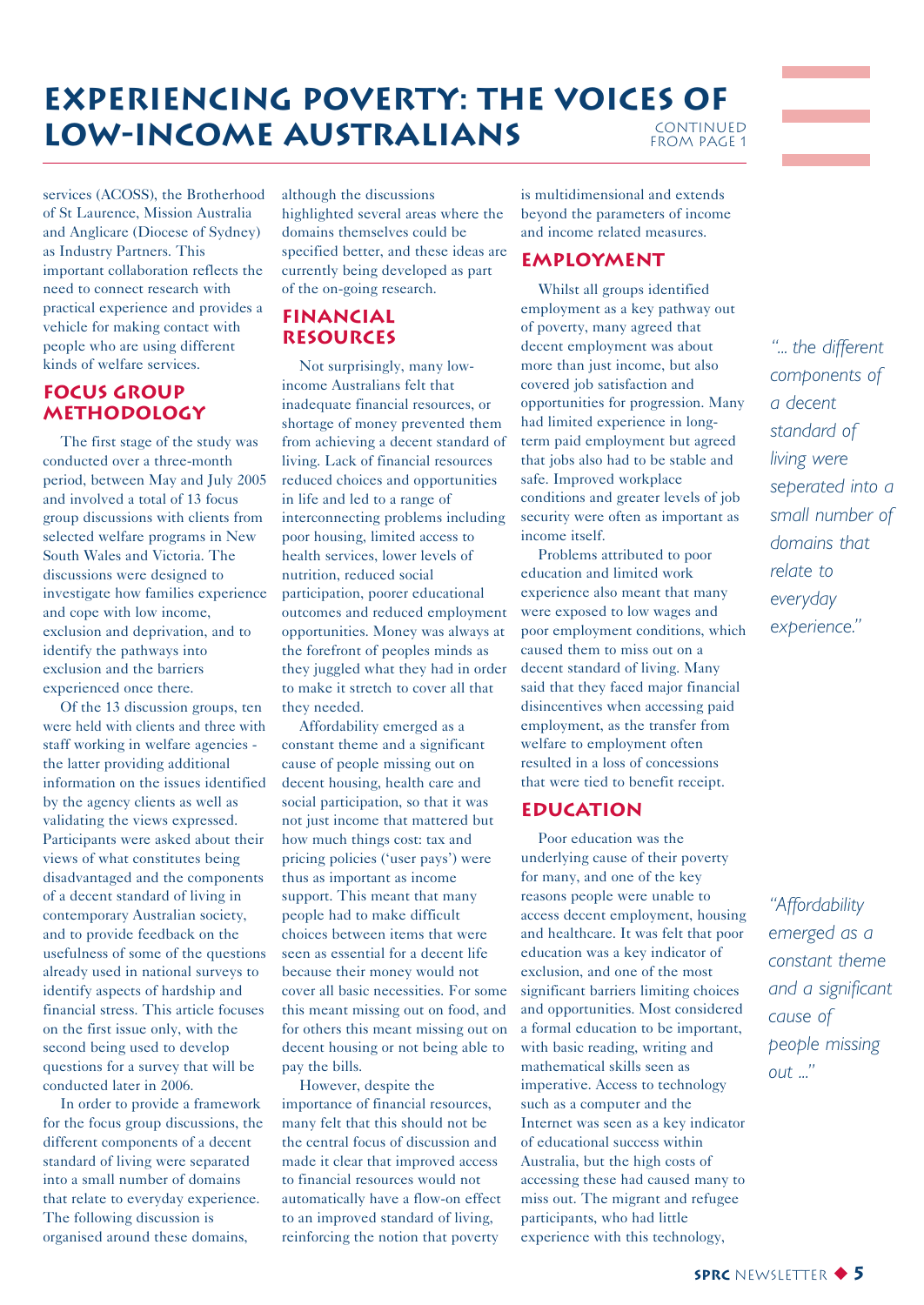*ì...the high costs of prescriptions and medication were a significant problem...î*

*ìLiving in a location that was close to support networks such as family and friends was especially important ...î*

skills further excluded people from succeeding in the Australian education system. Apprenticeships and traineeships were also seen to offer a key pathway out of poverty through the combined provision of paid employment and training. In terms of an informal

also felt that poor computer literacy

education, learning general life skills such as basic cooking, cleaning, personal hygiene and budgeting skills were all important. However, many felt they had missed out on these skills because the schooling system did not offer this type of education. Young people in particular felt that very little attention is actually placed on identifying the types of skills they need, or where they can go to learn them.

#### **HEALTH**

Affordable healthcare was a key issue that emerged from all groups, with access to free or subsidised services through bulkbilling and a healthcare card considered essential for people on low-income. Many participants indicated that the high costs of prescriptions and medication were a significant problem, whilst others reported that they had to forgo major dental work because they could not afford it. The affordability of dental care was a pressing issue, and many had waited years to access appropriate services. They felt that poor dental health had a negative flow-on effect to many other areas such as reduced employment prospects and poor self-esteem.

Inadequate access to services and information created problems associated with lengthy waiting lists, while language barriers caused many to miss out on appropriate healthcare. Many of the younger participants mentioned the importance of having access to appropriate and relevant sexual health information and services - an area they felt they had been excluded from.

Participants also felt that nutritious and healthy food was important for a decent standard of living but problems associated with affordability and poor budgeting and cooking skills had prevented many from accessing a suitable and appropriate diet. Some felt that conflicting information about which foods should be considered 'healthy' was a problem, whilst others thought that the underresourcing of welfare agencies had caused people to miss out on decent food and nutrition.

#### **HOUSING**

The high costs of rental properties forced many to make difficult choices between marginalised housing conditions, or paying large sums on rent and consequently missing out in other areas of their lives. Poor housing conditions were another common theme and a key area where participants felt they were missing out on a decent standard of living. Limited housing options was a further problem, as many felt that the opportunities they had available to them were neither suitable nor appropriate. This was especially significant for people with disabilities requiring wheelchair access and people with large families requiring more bedrooms.

Public housing waiting lists and strict accessibility criteria were major problems and many felt that the actual process of allocating housing frequently ignored the individual person and their needs. Within private housing, participants felt that the importance of providing a good rental history and quality references was particularly problematic and had excluded many from accessing appropriate housing, while others felt they had missed out because of discrimination based on their age, race and the fact they were unemployed. Many complained about the degrading treatment they had to endure when dealing with public housing authorities.

#### **LOCATION AND TRANSPORT**

Throughout the discussion on housing it became clear that location had a significant impact on one's overall standard of living. Living in a location that was close to support networks such as family and friends was especially important, as was access to local services, facilities and amenities such as hospitals, schools and employment.

Within the location, accessible transport was seen to be especially important, particularly for people living in rural and remote areas. For many, adequate public transport was considered sufficient but for others private transportation was essential, but the high costs incurred from using taxi services or obtaining a licence and vehicle had excluded many. Overall, participants felt that a lack of adequate transport facilities was a constant problem that caused people to miss out in many areas of their lives.

#### **SOCIAL AND RECREATIONAL PARTICIPATION**

Affordable social and recreational opportunities were seen as essential, especially for families with children. Problems attributed to affordability were seen to exclude many from meeting new people and making new friends and as a consequence those who could not afford such opportunities were at risk of becoming socially isolated and depressed, with flow-on effects on self-esteem and hope for the future. Participants also identified knowledge and awareness of available opportunities as a major issue and a significant problem that prevented people from social and civic participation.

Many of the young participants felt that consultation was essential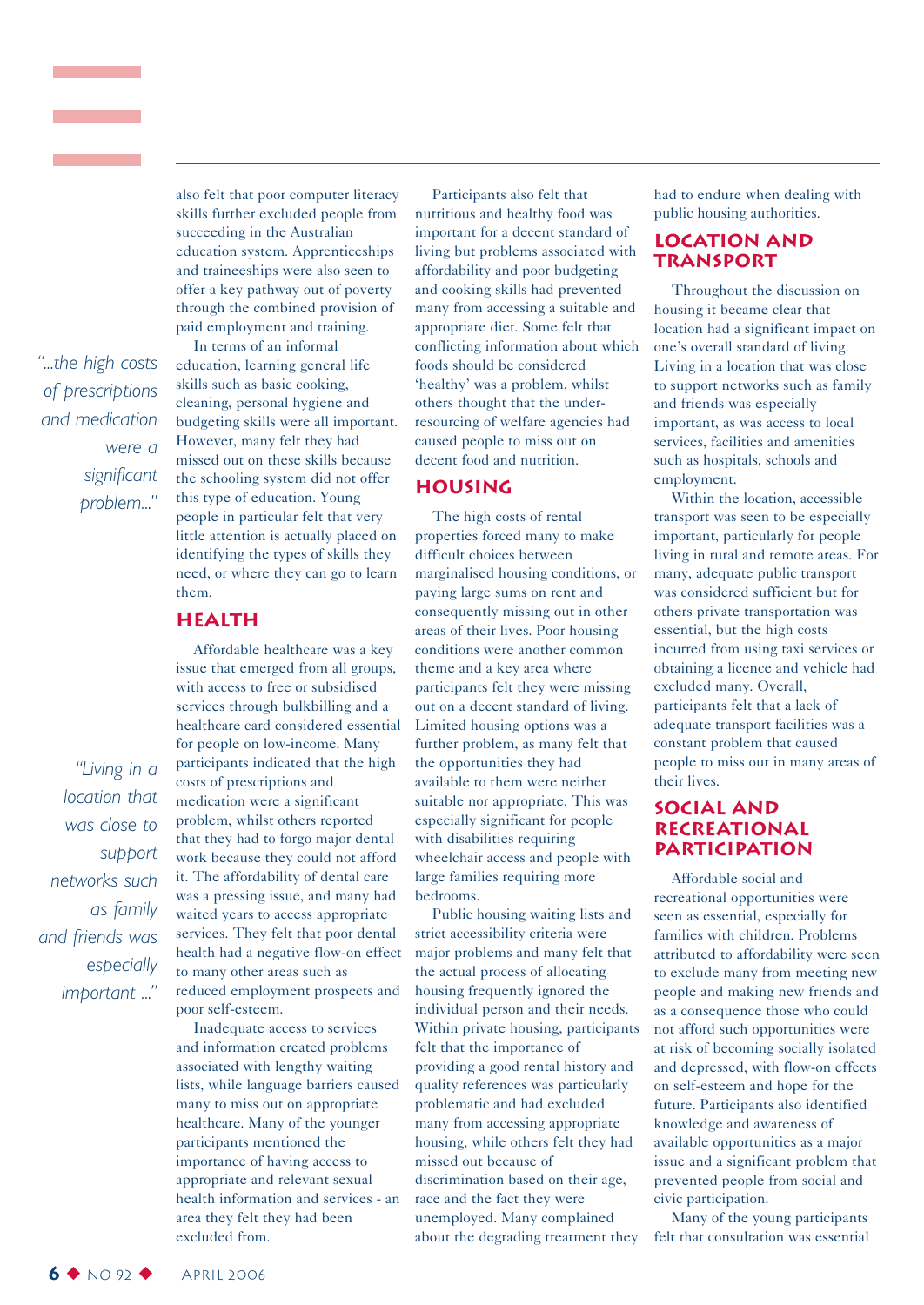for social and civic engagement, but **CONCLUSIONS** a lack of respect and acceptance of the opinions of young people stopped them expressing their opinions and having them heard. Political involvement was also seen as important, with participants agreeing that awareness of rights and entitlements was essential for a decent standard of living.

#### **CARE AND SUPPORT**

It was agreed by all participants that care and support in all facets of life - mental, psychological, physical, emotional and social were essential for a decent standard of living. Support services that are accessible within the local community were seen to be especially important, but many felt that strict accessibility criteria and the skills and attitudes of staff within support agencies had been a significant barrier to access. Some also felt that the stigma associated with poverty had prevented some from accessing the support services they needed.

It was suggested that a supportive family was equally important for ascertaining decent care and support, although ideas of what constitutes a 'family' differed, with some migrants arguing that it was important for the family to be seen as blood-related and united, as defined in a specific social and cultural context. Separation and divorce, mental health and drug and alcohol related issues, ageing and death and prison were the most commonly identified problems that caused family fragmentation that prevented people from receiving decent care and support from their families when they needed it.

The focus group discussions provide a unique and revealing insight into what it means to be missing out on the growing prosperity that many others take for granted. The numbers involved are too small to allow any generalisations from the discussions, but that was not their intention; rather, the aim was to explore what kinds of things lead to people missing out in specific situations, and how they cope with this.

One thing that is apparent is that low-income Australians experience a diverse range of problems, may of them a direct result of lack of income, others reflecting more deep-seated problems. In the midst of one of the richest countries on the planet, many are still 'doing it tough' and are forced to make hard choices between items that constitute a basic standard of living. Lack of affordability was a constant theme across all domains and this forced many to make invidious choices: between a decent home or enough for an adequate diet; between keeping in touch with others or paying too much on transport; between paying to see a doctor or giving the kids a special treat; between having one's teeth treated and fixing that leaking tap in the bathroom; between complaining or having to queue endlessly and be treated with a lack of respect and dignity.

The people we spoke with did not demand the earth, and were aware of their own limitations and misjudgements. Their desires for a decent life for themselves and their children seem to conform to what others expect (although this issue will be taken up in the second half of the project). The expressed needs of low-income Australians

are often modest and it is not beyond our capacity as a society to help them to be achieved through a range of policies and programs.

(Note: A report describing this research and its findings in greater detail is now available on the SPRC and collaborating agencies' websites).

#### **REFERENCES**

Australian Council of Social Service (ACOSS, 2003), *The Bare Necessities. Poverty and Deprivation in Australia Today. Submission to the Senate Inquiry into Poverty and Financial Hardship,* ACOSS, Sydney.

Department of Family and Community Services (2003), *Inquiry into Poverty and Financial Hardship. Submission to the Senate Community Affairs References Committee,* Occasional Paper No. 9, Department of Family and Community Services, Canberra.

Harding, A., Lloyd, R. and Greenwell, H. (2001), *Financial Disadvantage in Australia 1990 to 2000. The Persistence of Poverty in a Decade of Growth,* The Smith Family, Sydney.

Peel, M. (2003), *The Lowest Rung. Voices of Australian Poverty,* Cambridge University Press, Melbourne.

Saunders, P. (2003a), *The Meaning and Measurement of Poverty: Towards an Agenda for Action, Submission to the Senate Community Affairs References Committee Inquiry into Poverty and Financial Hardship,* Social Policy Research Centre, University of New South Wales.

Saunders, P. (2003b), 'Towards a credible poverty framework: from income poverty to deprivation', *Discussion Paper No. 131,* Social Policy Research Centre, University of New South Wales.

*ì ...low income Australians experience a diverse rang of problems, many of them a direct result of lack of income, others reflecting more deep seated problems.î*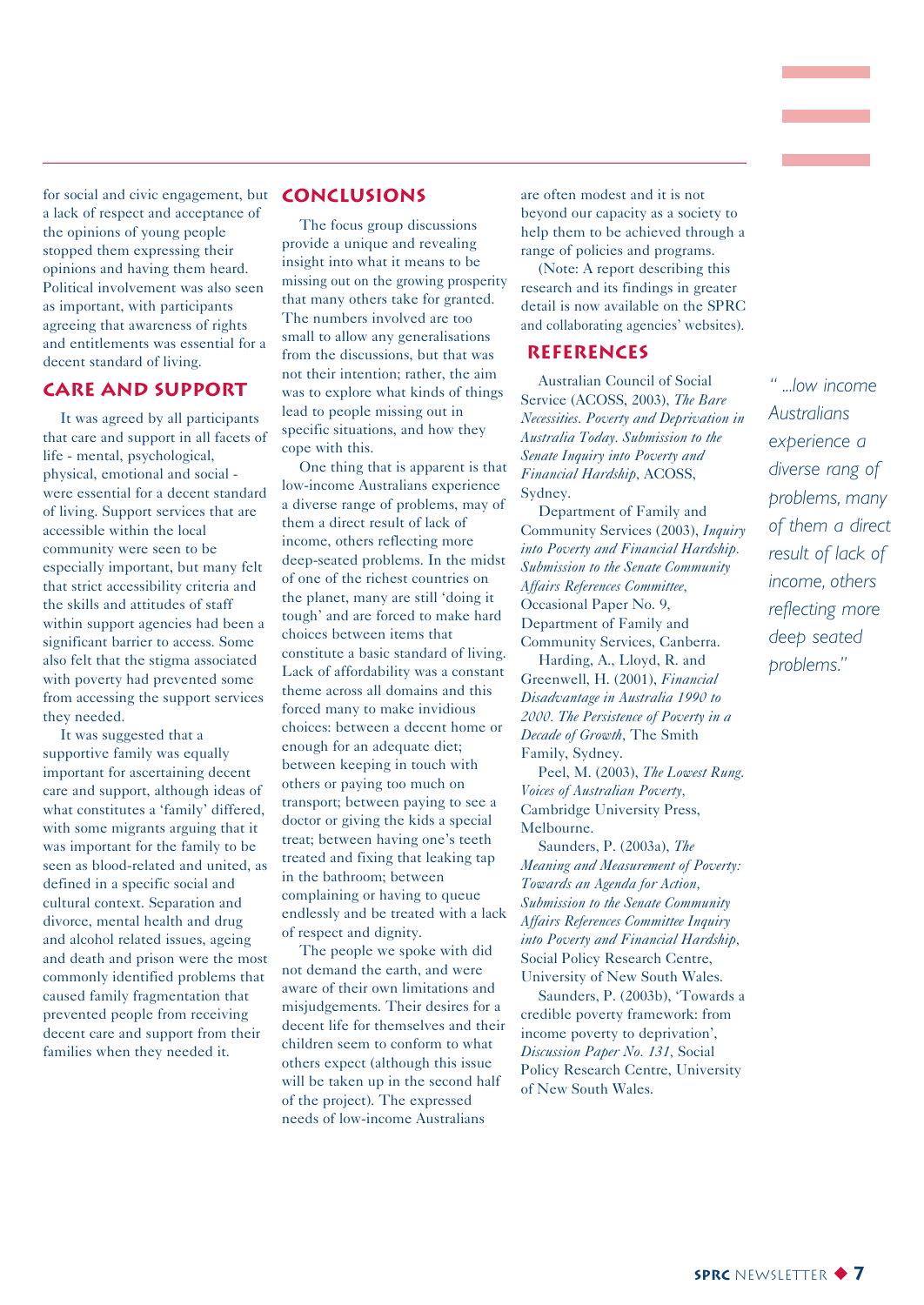## **Improving to the living situation of Chinese orphans**

#### By Xiaoyuan Shang



*Xiaoyuan Shang*

On the 5 January 2006, a piece of simple news from Xinhua, Chinese official news agency, may mean that the situation of hundreds of thousands of Chinese orphans will be improved in the near future.

Li Liguo, China's Vice Minister of Civil Affairs in the People's Republic of China, reported to mass media that the Ministry of Civil Affairs (MCA), are currently improving social assistance to orphaned children, including providing orphans life subsistence cost no lower than the local average, building and restructuring orphan-adoption facilities and offering more financial assistance for orphans' education, medical treatment, employment and lodging.

The decision of the MCA is in part a response to research conducted by Xiaoyuan Shang and Peter Saunders in the Australian Research Council project 'The Extent and Cost of Foster Care of Orphans in Rural China' that is receiving financial and nonfinancial support from Save the Children (UK) as Industry Partner, as well as in-kind assistance and support from the Ministry of Civil Affairs and Beijing Normal University.

According to a survey conducted as part of the project in April 2005, the total number of orphans (defined as parentless children) in China is 573,000. The number of orphans in rural areas far exceeds that of the cities, totaling 490,000, which accounts for 86.3 per cent of all orphans. In provinces with large populations such as Henan and Shandong, the rural orphans account for more than 95 per cent of the total.

#### **Extreme poverty among Chinese rural orphans**

The research also found that many rural orphans are living in poverty. Among these orphans, 293,000 obtain aid from the state, among whom, 53,000 obtain urban low-income subsidies, and 241,000 receive aid for the extreme rural poor. However, about 202,000 (35.2 per cent) orphans receive no regular systematic assistance country wide, with the most problematic region being Henan province, where almost two-thirds (64 per cent) of orphans receive no assistance. The rate is more than 50 per cent in Qinghai and Anhui province. Across the country, about 370,000 orphans receive various forms of assistance, which accounts for about 64.8 per cent of the total that obtain support.

The research team calculated costs of children in foster care using a 'budget standard' method, which developed in Australia and other Western countries. Application of the approach using focus groups indicated that in Funan county in Anhui province, it normally costs between RMB 2995 and RMB 3785 (AU\$ 507 to AU\$ 641) a year to raise a child. However, the assistance for rural orphans is very low and cannot cover the normal needs of an orphan. Even the maximum cannot cover one quarter of a normal child's living expenses and in most places not even one tenth, so the assistance is only symbolic. If we include the orphans who receive only symbolic help, the orphans who need assistance would account for 55 per cent of the orphan population.

#### **Alternative care**

Orphans not only need financial support, but also foster care to survive and grow up. About 69,000 (12 per cent) orphans in China live in child welfare institutions or senior homes. The vast majority are cared for by their relatives, consisting of about 450,000, accounting for 78.5 per cent of the total. Less than one per cent are cared for by private charities, and 8.7 per cent live in unrelated families or receive other forms of care giving.

Among the families the research team have surveyed, it is not uncommon to see older people in their 70s caring for grandchildren. The oldest the team has encountered was a 91-year old, taking care of her great grand daughter. Indeed, both of them required help!

Once some orphans live in their relatives' homes, because of the increased house chores and financial burden on their host families it sometimes triggers conflict among the family members, most commonly between the spouses. In this kind of circumstance, it is very hard for the foster children to grow up in a healthy environment. In extreme cases, it has even happened that the children were abused by their relatives.

In addition, in families with very few relatives, some rural orphans have no steady carers, consequently they live alone. In our survey in Mouyu county, Xinjiang, the research team saw some Uygur orphans who have no steady carers even 3-4 years after they lost their parents. The younger ones eat within different neighborhoods in the village and live alone in the houses left by their parents. The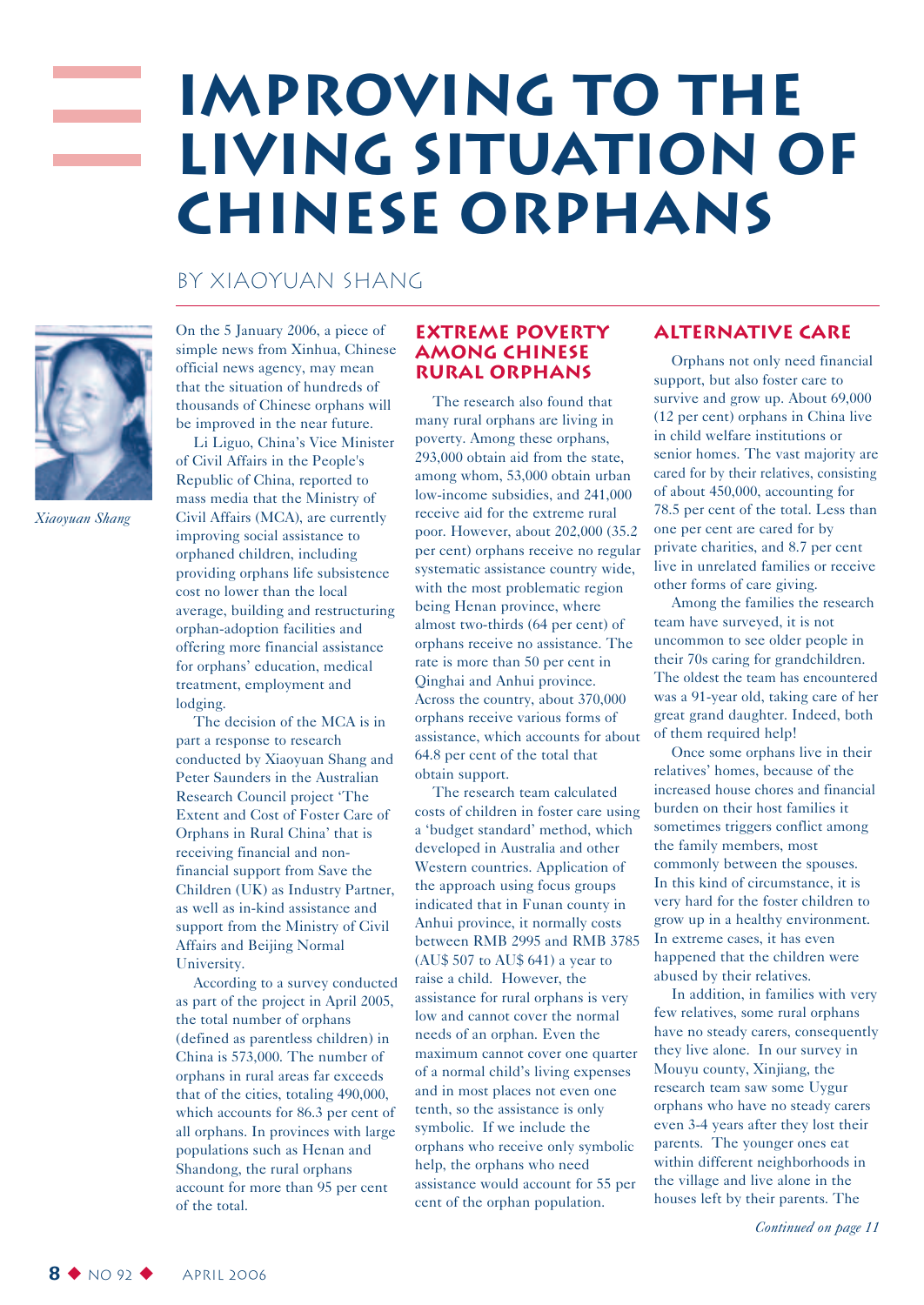## **SPRC 25th Anniversary Dinner**

#### By Peter Saunders

On the beautiful Sydney evening of 14 October, over 65 people attended a dinner held in the Scientia Building at UNSW to celebrate the 25th anniversary of SPRC. A very distinguished list of attendees included past and current members of staff, postgraduate students, academics, practitioners and senior Commonwealth and State policy makers. The event was made possible by a grant from UNSW Vice-Chancellor Professor Mark Wainwright, who was unfortunately unable to attend due to a last minute commitment.

Those who were able to come included former Minister for Social Security Brian Howe (whose speech is reprinted on the following page), founding SWRC Director Adam Graycar, past and current Directors of the Australian Institute of Family Studies (David Stanton and Alan Hayes, respectively), and the previous and current Commonwealth Public Service Commissioners (Andrew Podger and Lynelle Briggs).

Guests heard speeches from

Adam Graycar and Brian Howe and were entertained by the harmonious musical and subtle and ironic humour of The Spooky Men's Chorale, as well as by several impromptu recollections from (slightly inebriated) participants.

The occasion provided an opportunity for the many friends and supporters of the SPRC to reflect on a quarter century of achievement that will hopefully be the first of many.

In attendance were:

*Current staff:* Sol Encel, Bettina Cass, Tony Eardley, Kristy Muir, Duncan Aldridge, Megan Griffiths, Cathy Thomson, Xiaoyuan Shang, Natasha Cortis, Peter Saunders, Christiane Purcal, Bruce Bradbury, Peter Siminski and Ilan Katz.

*Previous staff/PhD students:* Michael Bittman, Sheila Shaver, Viv Milligan, Mary-Anne O'Loughlan, Diana Encel, Adam Graycar, Michael Fine, Alan Morris, George Matheson, Sharon Burke, Roger Patulny, Kate Norris, Lyn Sitsky, Nick Turnbull, Ariadne Vromen, Amanda Ellliot and Gaby Ramia.



*Adam Graycar*

*Friends and associates:* Chris and Pat Fell, John Nevile, Annette Hamilton, Martyn Lyons, John Piggott, Janet Chan, Jennifer Wilkinson, John and Trish Lawrence, Rogee Pe-Pua, James Walsh, Sue Kippax, Elizabeth Fernandez, Brian and Renate Howe, David and Meryl Stanton, Andrew Podger, Lynelle Briggs, Alan Hayes, Jan Carter, June Wangmann, Robin Derricourt, Eileen Baldry and Siegrun Krauss.



*Guests at the SPRC Anniversary Dinner*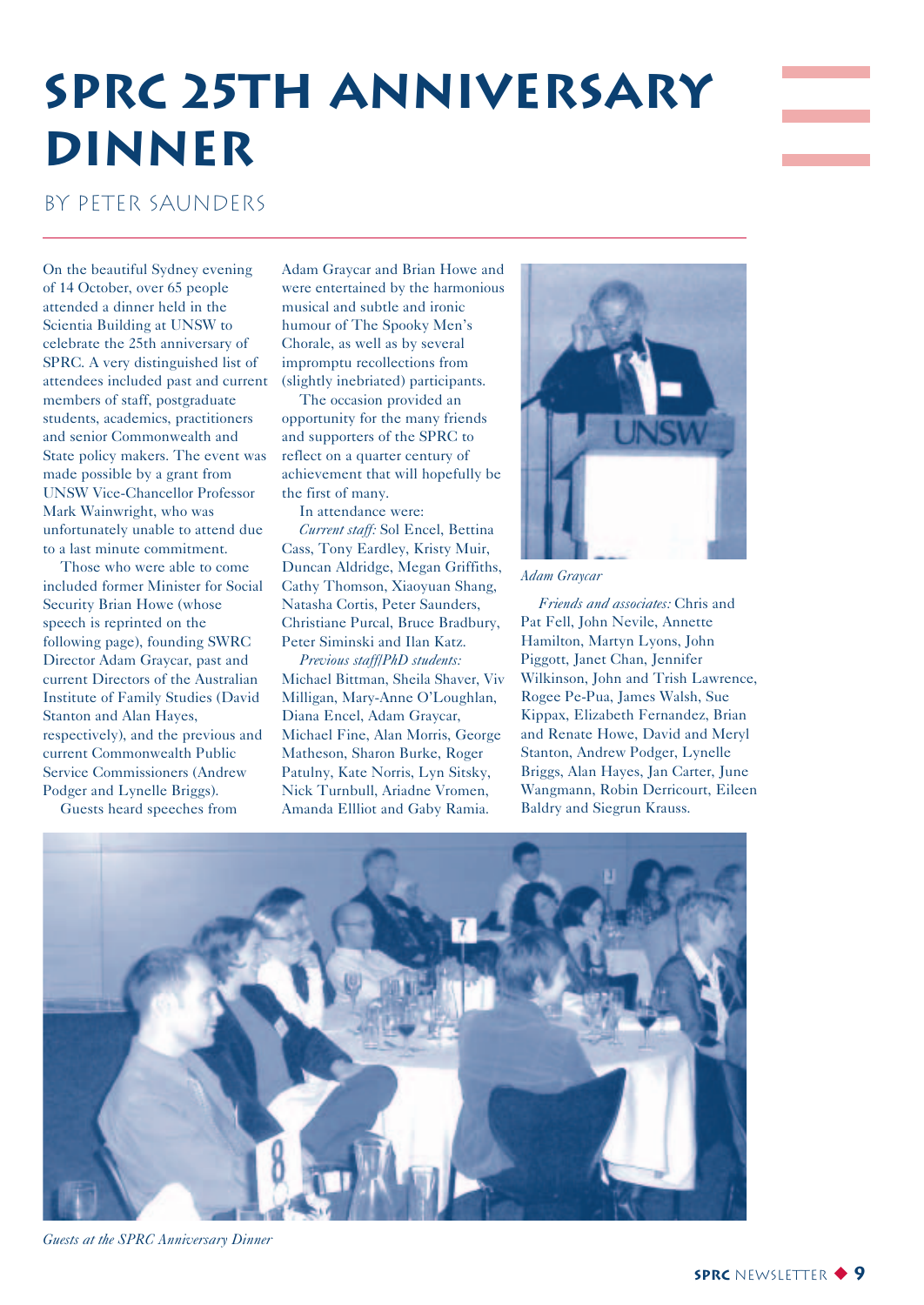## **Speech Given by Brian Howe at the 25th Anniversary Dinner of the SPRC, October 14, 2005**

Gordon Brown may have overstated it when he described recent global economic changes as 'the most the most dramatic restructuring of global economic activity since the industrial revolution' but true or not, economic changes in Australia over the past two decades have been ongoing and dramatic. The internationalisation of the Australian economy has had impacts across the nation affecting people everywhere and in all walks of life. Economic change has been accompanied by rapid technological change requiring older people such as myself to master a whole range of essential new technologies including ATM banking, the internet and DVD's, dramatically influencing social behaviour in ways which Michael Bittman is more qualified than myself to comment.

However, apart from changes driven by economics and technology, younger people especially are choosing to live their lives in very different ways than their parents. Many of these changes have been particularly pronounced over the past twentyfive years making the decision in 1980 of the Fraser government and Minister Margaret Guilfoyle to

create the Social Policy Research Centre very timely.

Hugh Collins has described Australian politics as an exercise in 'Benthamite pragmatism'. The Centre over its twenty-five years has been able to test the truth of this proposition. Both major parties

have been in government for roughly equal periods over the life of the Centre and have had ample opportunities to promote policy change. The Centre, for its part, has had its share of opportunities to either influence or evaluate policy shifts during that period. I especially recall the work that the Social Policy Research Centre undertook in the early 1980s on equivalence scales and the adequacy of child payments. This work carried out by Peter Whiteford in concert with Professor Cass's comprehensive review of the Australian Social Security system certainly influenced the level of



#### *Ilan Katz and Rogee Pe-Pua*

social security payments for low income parents and provided a platform on which further improvements have been made by successive governments. On the other hand our government's shift to embrace 'active society' type changes in pensions and benefits for people of workforce age was critically scrutinized by Social Policy Research Centre Director Professor Peter Saunders who, with his staff, have remained ever vigilant about evaluating changes in social security entitlements especially for people of workforce age.

The Social Policy Research Centre has also maintained and updated the Henderson poverty line for more than three decades, ensuring it retained Professor Henderson's emphasis on an austere line but one that measured relative inequality in the distribution of incomes. Peter Saunders and the Centre, not just in the area of income security, but across all its work, have always seen the issue of inequality as at the centre of its concerns and this has enabled it to integrate what has become a massive and ongoing research contribution.

Australians have been more than willing to ignore poverty in

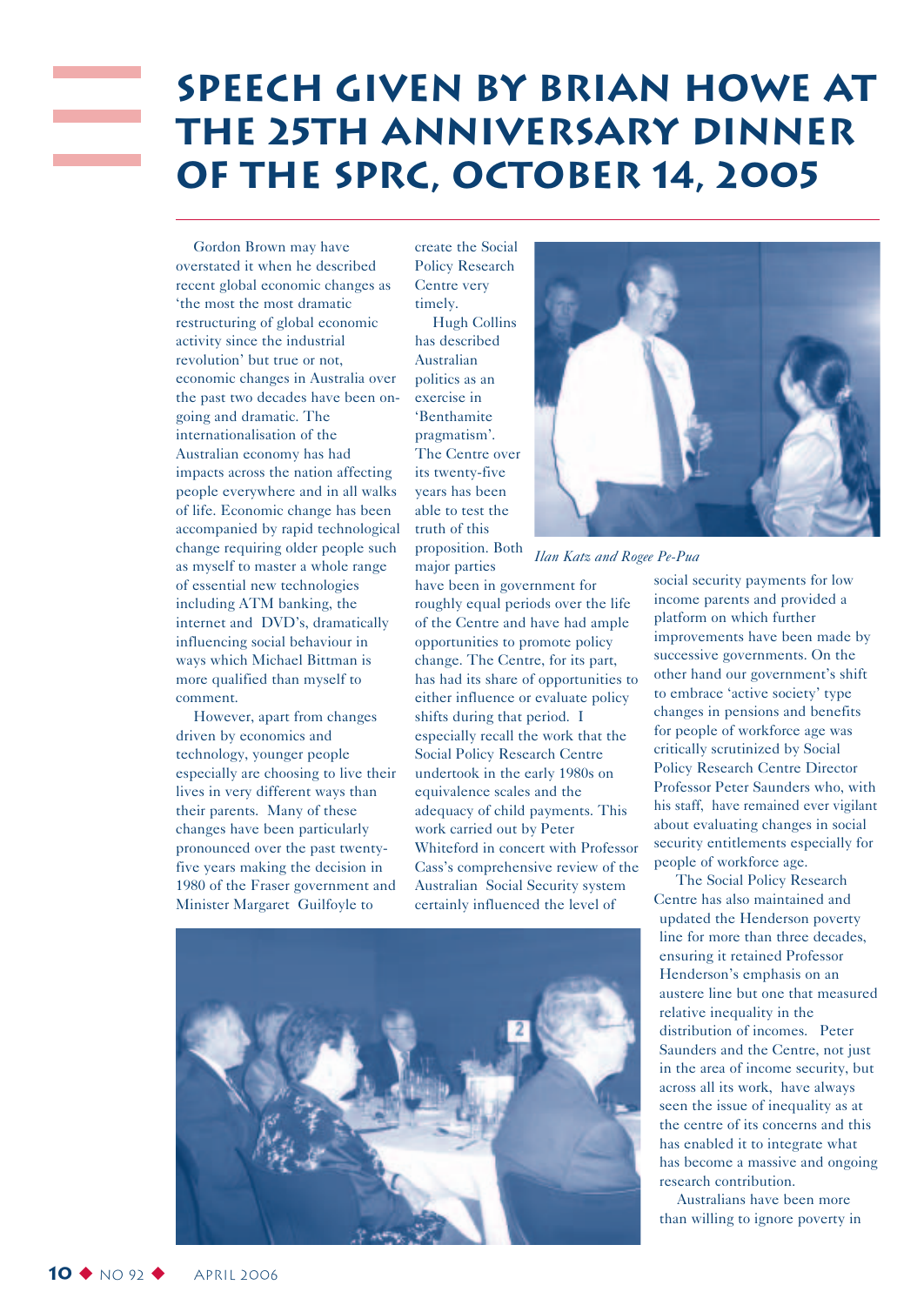the midst of affluence. Ian Manning has often remarked that calling for tax cuts is virtually asking society to rob the poor. Professor Wilfred Prest, born in York, educated in Leeds and influenced by the Seebohm Rowntree tradition, was shocked on his arrival in 1940s Australia to take up his Chair in Economics at Melbourne University to find that we had made no survey of poverty. He with Dick Downing carried out a survey of income and housing in Melbourne that unfortunately was never comprehensively published. Professor Henderson, a student of Keynes and Denis Robertson , more successfully surveyed poverty in Melbourne and went on to research poverty in Australia but sadly with little impact on government.

The SPRC has continued in the tradition of Rowntree, Prest and Henderson in seeking through its own research and its biannual conferences to promote rigorous standards for research in social policy in Australia. SPRC interests have been important in evaluating macro issues of policy such as income security, taxation, demographic trends and the changing character of the Australian welfare state. On the other hand the Centre has also worked at the micro level evaluating services in many fields and resulting in improved service development. All of this research has been published, contributing to the gradual development of social policy as an academic discipline in Australia. The biennial conference is now a major event in the calendar of all serious students of social policy in Australia and draws many experts from overseas.

On the first day that I was appointed the Minister of Social Security in 1984, I attended a seminar at ANU along with officers from the then Development Division of the Department of Social Security. At this seminar

Alan Jordan advised me that most of the expertise on social security in Australia was in this section of the Department. The SPRC has done much to broaden and deepen our expertise in social security and related matters so that Alan's remark would not be true today.

The challenge facing social policy in Australia at a time of rapid economic and social change is to develop the ability to identify major themes from the mass of data and information available, that suggest the need for change as well as the most important considerations in fresh approaches to policy. Sheila Shaver's work on gender and structural change and the need for policy reform (O'Connor, Orloff and Shaver, *States Markets and Families)* has been one such example in a society now well past the 'wage earner's welfare state' but still wondering how far it is prepared to embrace gender equity.

Peter Saunders has provided strong leadership at the SPRC that has encouraged rigour in research above all else. It is very important for governments representing different politics to be told the truth, or at least as far as you are able to ascertain, the direction the evidence is leading. The SPRC under Peter's leadership has never moved away from an emphasis on what has come to be called 'evidence based policy'. In his address to the SPRC conferences this year Saunders discussed the definition of social policy developed by Richard Titmuss, which makes clear that while social policy analysts are not required to wear their hearts on their sleeves they are also not required to hide their values. The SPRC has managed to maintain a fine tradition of professionalism while always impressing one with the sense that it is no supporter of utilitarian or instrumental values. The SPRC has always had a commitment to truth and to humanitarian values, to social

policy as being about building capability for people to realise their own aspirations.

Over twenty-five years the Centre has witnessed the end of 'full employment' as it was interpreted in the post war period, along with the steady increase in part-time work and various forms of contract employment. As women have increased their work force participation, issues of work life balance have become central to gender equality. Poverty has become an issue for people of work force age and social security benefits have become increasingly conditional following the United States rather than European model. There are ever more people living in our society without social protection. Inequality, as social stratification in the sense that seemingly old-fashioned sociologists talked about it, seems to be increasing rapidly. These trends were behind Melbourne University's Centre for Public Policy conference in February on 'Transition and Risk' to which the SPRC made a number of important contributions.

The SPRC itself has had to survive over a number of years with far too limited public support while it competes for various tenders for private research to maintain its staff and its work. The SPRC has experienced, and will continue to experience in the future, a high degree of risk. But it has survived as an outstanding Centre of excellence for the study of social policy for a quarter of a century. I personally owe much to people, like Professor Bettina Cass (now back at SPRC), Dr Meredith Edwards and Jenny Macklin MHR, not only in their own work but especially because they introduced me to the SPRC from which I have learned so much. The SPRC is part of a strong tradition of evidenced based research, policy and social reform. I am sure that its impact will be even greater over the next twenty-five years.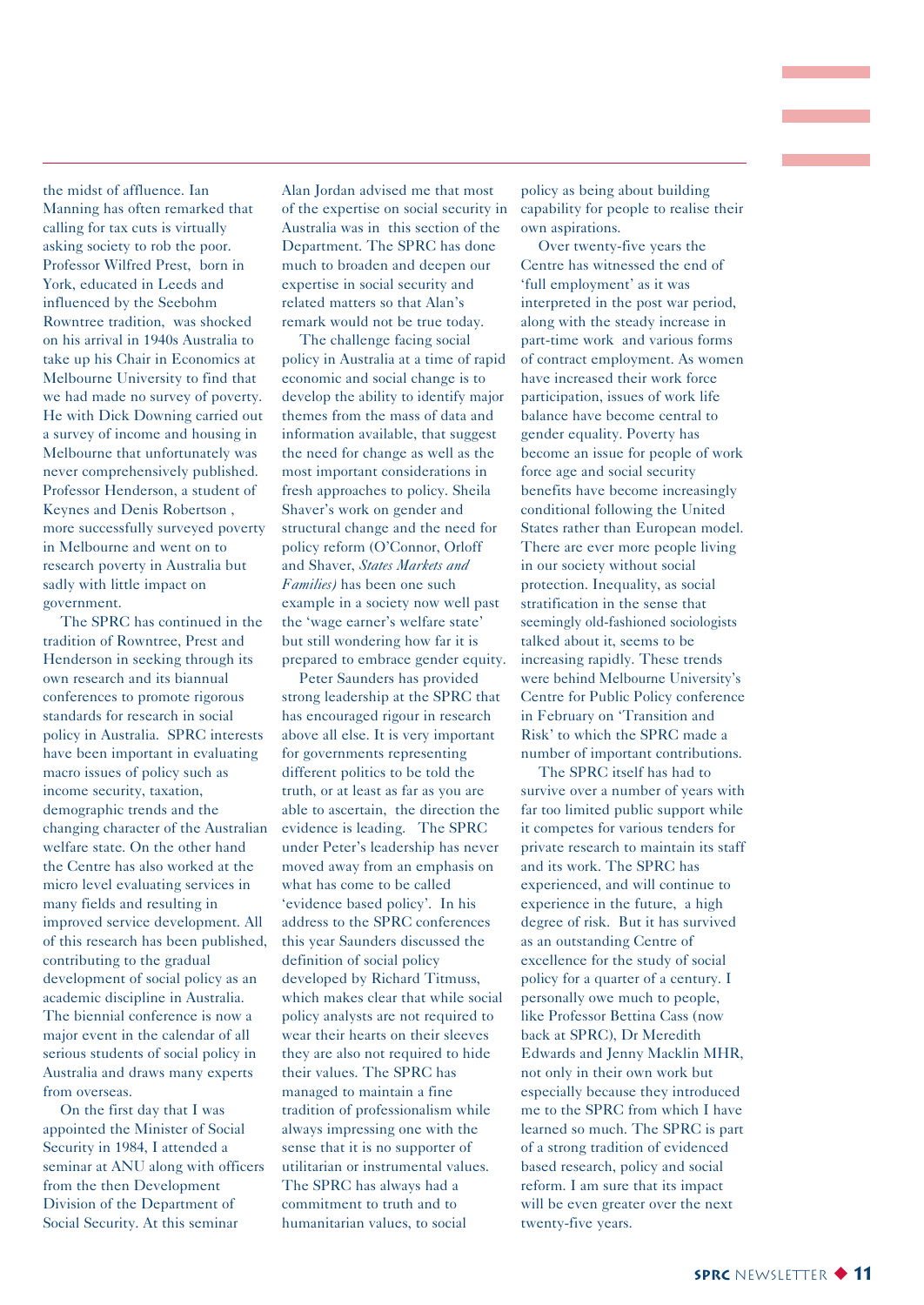### **improving the living situation of Chinese orphans** continued

older ones leave to seek work or simply drift around. They are easy targets for recruitment by criminal elements and terrorist organisations. In Mouyu county alone, every year, about 200 children get repatriated from other regions, most of whom, are between 10 to 15 years old. Among these children, it is very likely that some are orphans. In fact, they have no home to go back to, and therefore they are likely to drift again after repatriation.

Most live-alone orphans have to drop out of school to work in order to support themselves. The older ones even have to support their younger brothers or sisters.

#### **Difficulties in Education and health care**

Most orphan families cannot afford out of pocket payments for education and medical care. The survey discovered that in regions

where the school fees are not completely eliminated, for a child 13 years and older education accounts for more than 22 per cent of the rural family's expenses, and more than 40 per cent of cash outlays. Many rural orphans have to drop out of school to find work. Many orphans with very good academic scores have to give up their dreams of going to college.

For some orphans who are still in school, the financial burden of keeping them there is enormous for their families. During the survey, the team found that the problem is actually more severe not in the officially declared poorest counties but in poor counties that have not been designated as such by the state. This is because in the poor counties designated by the state, the school fees have been completely waived for residents. Where such fees still exist, they pose a very significant burden for rural families caring for orphans.

#### **Policy Impacts**

The research team provided policy recommendations to the Chinese government. After reading the main findings of the research, reported in the internal official journal Xinhua Reference, Hu Jintao, President of the People's Republic of China, gave a directive to MCA, requiring the government to take effective action to provide adequate assistance to Chinese orphans. The Chinese government has accepted most of the policy recommendations made by the research team, and it is expected that the new policy on social assistance to orphans will have profound impacts on the reform of the whole social assistance system in China.

## **From the PhD Corner…**

#### By Marilyn McHugh



*Marilyn McHugh*

In 2005 three scholars commenced their PhD study at the Centre. Bob Davidson who has held senior positions with the Commonwealth and State government and in the corporate sector plans to examine *The structure of markets in governmentfunded human services programs.* The thesis suggests that: the increasing use of market processes to determine the design and delivery of government-funded social policy and human services programs is based on number of assumptions about competitive markets. Some of these assumptions have an inherent tension with the actual

environment in which these 'quasi-

markets' must operate (eg. nature of human services, government as the source of demand, the type of provider organisations that will participate, the contracting mechanism, etc). The research is examining the theoretical and empirical evidence as to what market structures and types of service providers are in fact likely to emerge in quasi-markets for human services and the reasons why market structures and the number and nature of providers vary between services. There is a particular focus on services for disadvantaged people and where competitive tendering and contracting processes are used to

determine and manage service providers. The findings will have implications for the future design of human services programs.

Peter Siminski, previously a Senior Research Officer at SPRC, is examining *Government-funded health care and the distribution of income in Australia.* This thesis will contribute to the literature on valuing government-funded health care in distributional analysis. Such valuation can assist in addressing a range of research questions, such as the equity of health service provision and the distributional impact of health care, or towards constructing a broader measure of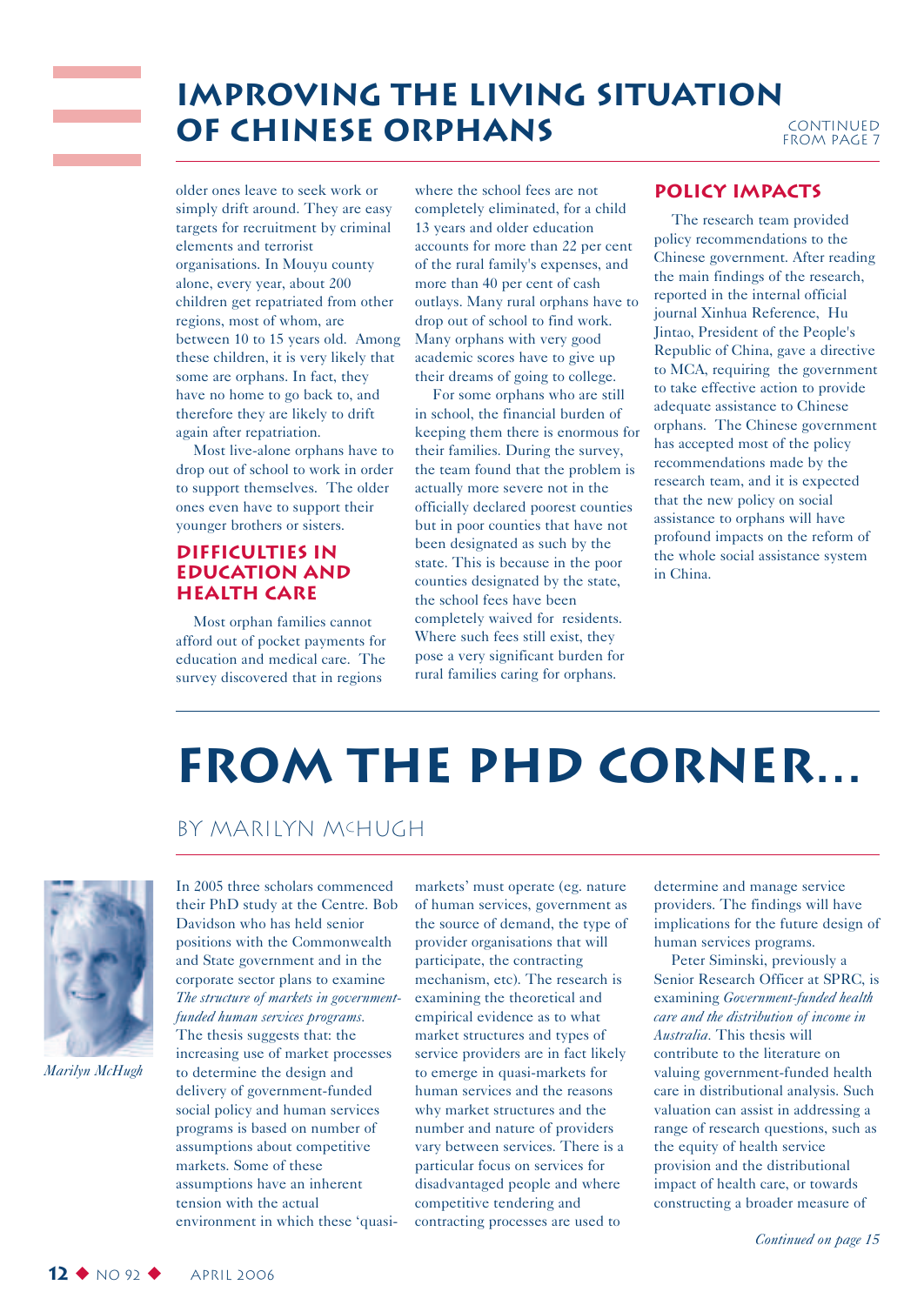## NEW Discussion Papers

#### **Home Ownership and Inequality: Imputed Rent and Income Distribution in Australia**

Peter Saunders and Peter Siminski

#### SPRC Discussion Paper No. 144, September 2005

This paper examines the impact of home ownership on income distribution and the incidence of low-income using data from the Household Expenditure Surveys conducted in 1993-94 and 1998-99. The market value approach is used to derive an estimate of imputed rental income, which is added to disposable income. The results indicate that in 1998-99, imputed

rent had an equalising distributional impact, except at the very top of the distribution. This finding is robust with respect to changes in some of the assumptions that underlie it. Comparisons of low-income rates by housing tenure and age are very sensitive to the inclusion of imputed rent as part of income, and to the deduction of housing costs from income. Analysis of the changing distributional impact of imputed rent between 1993-94 and 1998-99 indicates that while the effect was equalising in both years, it is not possible to determine

whether the impact became more or less equalising over the period. Simulation results indicate that the disequalising impact of changes in gross housing equity (which incorporates the effect of increased house prices) explain much of the observed change in the distribution of income plus imputed rent, and accounted for much of the changed distributional impact of imputed rent itself. Overall, the results highlight the importance of taking account of imputed rent when analysing the structure and distribution of Australian living standards.

#### **Disability, Poverty and Living Standards: Reviewing Australian Evidence and Policies**

#### Peter Saunders

SPRC Discussion Paper No. 145, December 2005

Despite its policy significance, the impact of disability has not featured prominently in the Australian empirical literature on household incomes and living standards. Among the many reasons for this deficiency is a lack of information on disability status in many of the data collections used to examine aspects of living standards, a lack of research on how to capture the impact of disability when adjusting

for variations in need, and the problems of allowing for the variability in disability that exists among the population. Another major factor has been the attention devoted to the quality and coverage of services rather than the adequacy of income for people with disabilities. A consequence of these limitations has been that the role and impact of disability has been largely ignored in the Australian living standards literature. After providing a brief review of the Australian literature in the field, this paper then examines how disability is associated with the standard of living and its

determinants (including labour force participation and the receipt of state transfers) using a range of available data. Attention focuses on how the different levels of restrictions associated with disability (to the extent possible given existing survey data) are associated with such variables as family income, income poverty, expressed poverty, financial stress/deprivation, and a range of indicators of social exclusion. The paper concludes with some broad reflections on the implications of the results and other recent trends for reform of the Australian disability support pension.

#### **A Perennial Problem: Employment, Joblessness and Poverty**

#### Peter Saunders

SPRC Discussion Paper 146, January 2006

The idea that unemployment is the principal cause of poverty among those of workforce age has been a central finding of poverty research. The precise nature of this key relationship has changed along with changes in the labour market, but unemployment remains a perennial cause of poverty among the working-age population. This paper, written in appreciation of the contribution made by Professor Peter Sheehan to work in the area, examines the links that exist between employment,

unemployment, joblessness and poverty against the background of the growing diversity of labour market trends. After briefly reviewing the recent controversy that has surrounded the measurement of poverty trends in Australia, the paper examines the complex empirical links between income poverty, the employment status of individuals and the incidence of joblessness among households. A major finding is that a full-time job is needed to produce sufficient income to raise people above the poverty line. These results are then supplemented by an analysis that combines evidence of low-income with evidence of hardship or deprivation. The use of

direct deprivation or hardship measures to supplement the indirect income-based measures of poverty does not affect the central conclusion that employment can only make substantial in-roads into poverty if it is full-time. Overall, the results demonstrate that unemployment continues to be a major cause of poverty in Australia and that employment only provides an escape when it comes in the form of a full-time job. Because many of the new jobs created over the last two decades have been either part-time or casual, they have not been sufficient, by themselves, to protect workers and their families from poverty.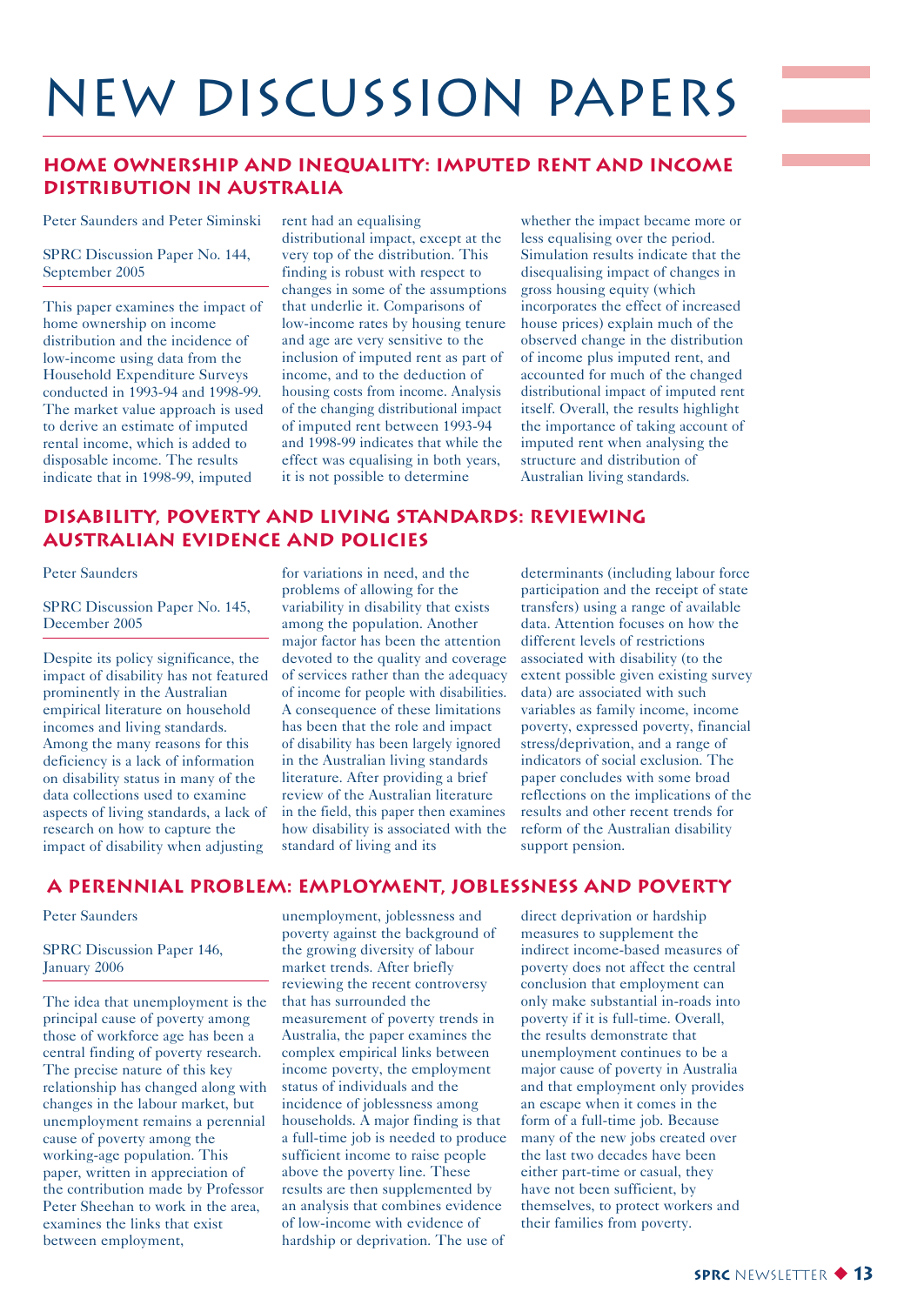## New Projects

#### **Implementation of the Stronger Families and Communities STRATEGY Evaluation**

Ilan Katz, Cathy Thomson, Natasha Cortis, Christiane Purcal, kylie valentine, David Abelló, Sharni Chan with the Australian Institute of Family Studies

The Australian Department of Family and Community Services and Indigenous Affairs

The Australian Government Department of Family and Community Services and Indigenous Affairs has commissioned the UNSW Consortium to implement an evaluation of the Stronger Families and Communities Strategy (2004- 2008) (SFCS). The SFCS aims to:

• help families and communities build better futures for children;

• build family and community capacity;

• support relationships between families and the communities they live in;

• and improve communities' ability to help themselves.

Recognising the need for additional research capacities to undertake the evaluation of a complex strategy such as SFCS, the UNSW Consortium includes members from the Australian Institute of Family Studies (AIFS), experts in the fields of early childhood development, the pathways approach to crime prevention, parenting, early intervention and prevention, nongovernment organisations, economic evaluation and community strength. In addition, advisers to the Consortium include international researchers responsible for the evaluation of the UK strategy Sure Start and Australian researchers involved in the LSAC and HILDA development.

#### **If men did more housework would women have more babies: crossnational fertility rates and the gender division of labour**

#### Lyn Craig

Australian Research Council Fellowship

Birth rates are falling throughout the western world. Not only are fewer people having children, but also, people are having fewer children. Surprisingly there is no definitive answer as to why this is happening. This project aims to increase understanding of fertility decline in Australia and other OECD countries. By using comparative research and analysis of time use data it seeks to establish if the way in which men and women allocate time to market work and domestic labour influences whether they are likely to become parents in the first place, or to have subsequent children.

Time use data offer a unique window into how people allocate their labour resources to paid work and family care. Comparative research provides a framework for testing the effects of alternative policy settings. The project takes as its point of departure that policy settings can facilitate or hinder combining work and family, thereby affecting decisions to have children. By comparing time-use patterns from 14 countries, this project aims to find which policy settings are associated with which work-family outcomes, and whether there is a correlation between these work-family outcomes and national birth rates.

#### **Design and implementation of the evaluation of the early intervention program**

Ilan Katz, Karen Fisher, Sam Everingham, Sarah Parker and Pooja Sawrikar with Centre for Health Economics Research and Evalutation, University of Technology Sydney; School of Education and Early Childhood Studies, University of Western Sydney; and Gnibi College of Indigenous Australian Peoples, Southern Cross University

Department of Community Services, NSW

The NSW Department of Community Services has commissioned the SPRC consortium to design and implement an evaluation of the Early Intervention Program. The Program aims to prevent problems from escalating into family crises by providing targeted support to vulnerable families.

The SPRC will be the lead agency in the Consortium and be responsible for the overall management of the evaluation.

A key factor underpinning our evaluation design is the need for the evaluation to be both summative (report retrospectively on the effectiveness of the Program) and formative (facilitate the refinement of the policy and practice related to implementing the Program). We expect that the evaluation findings will provide significant insights into the implementation of the Program and optimal service models, including identifying facilitators and barriers to its success. In addition the evaluation findings will contribute to the evidence base of the Program to improve early childhood results.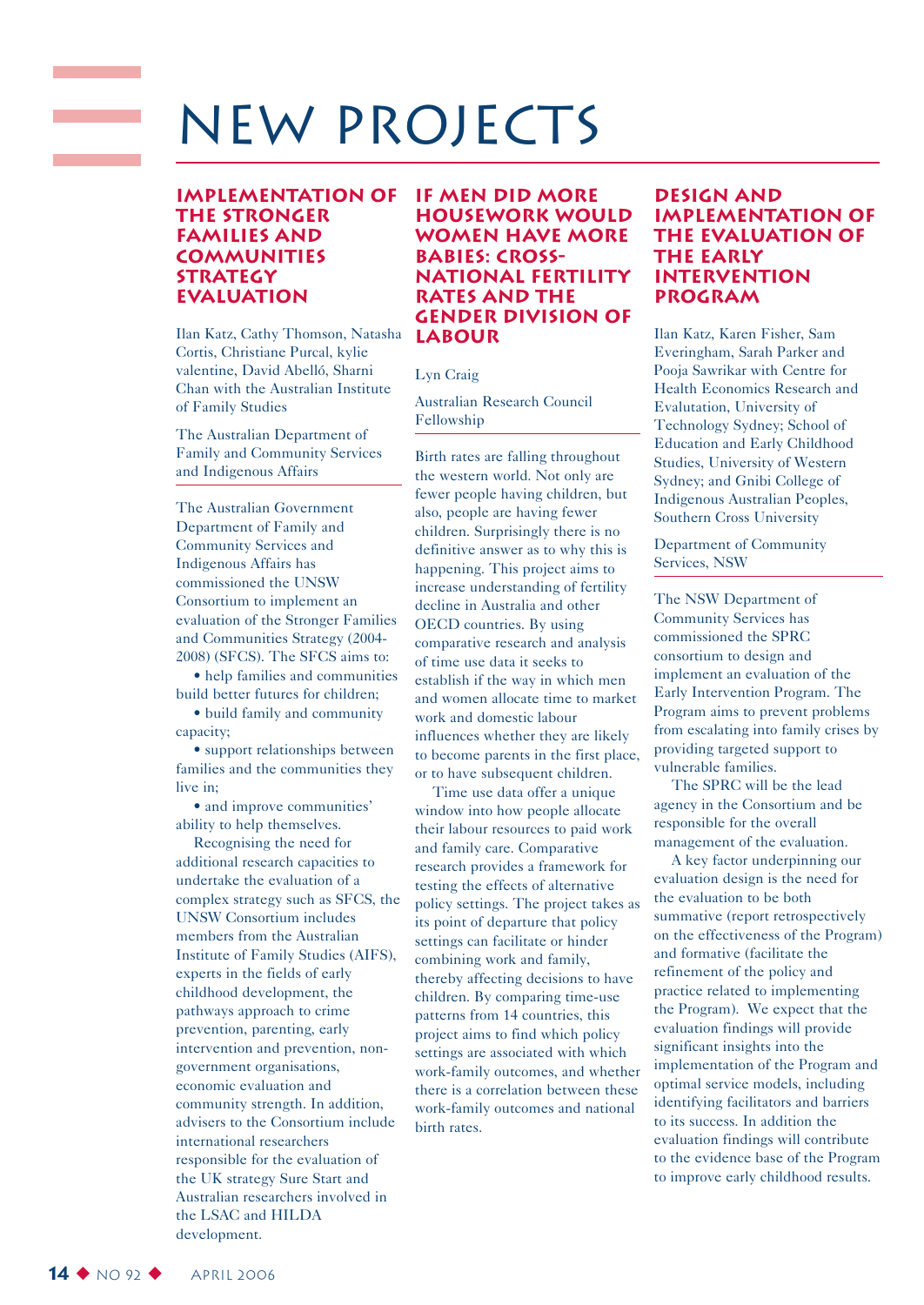#### **Mental illness and the military: an historical and contemporary exploration of the Australian Defence Force and Department of Veterans' Affairs' mental health policies**

#### Kristy Muir

Faculty Research Support Grant

Ex-service personnel are more likely than their civilian counterparts to suffer from mental illness. This research aims to understand how the Australian Defence Force (ADF) and Department of Veterans' Affairs deal with mental illness and postwar readjustment in both peacekeeping and active service personnel. It will examine how history has influenced contemporary perceptions and policies, despite a

changing defence environment. This research is significant at a time when Australia's military strategy is dominated by terrorism and while the ADF continues to deploy defence personnel on active service and peacekeeping missions. The study is expected to reveal whether Australia is meeting best practice guidelines for preventing, intervening and responding to mental illness in this cohort.

#### **Growing Old in a Rapidly Changing World**

Xiaoyuan Shang, Peter Saunders and Kaiti Zhang (CRCA)

Australian Research Council Discovery Grant

The project will build on earlier ARC-funded research and exploit the important research partnership that has been developed to investigate how the aged are faring in terms of their economic status

(as measured by income and access to resources), their social status (as indicated by within-family interactions, patterns of social and political participation, and attitudes to family roles and social change), and their health status (as indicated by self-assessed health, use of health services, and the financial and non-financial barriers to health care usage). This will involve detailed analysis of a unique dataset not elsewhere available to Australian researchers, combined with a series of focus group discussions and face-to-face interviews with aged people that will explore their life histories and 'flesh out' the lived experience of ageing in an era of rapid economic and social change. A series of comparisons with the aged in Australia will highlight similarities and differences in objective and subjective conditions and point to areas where policy must address common concerns.

### **FROM THE PHD CORNER...** CONTINUED

### from Page 11

economic well-being. These issues require different approaches, and the government cost approach may not always be the most appropriate. The study will review the alternative methods presented in the literature, and apply them using micro-data to assess the impact of Australian programs and changes therein.

Sherman Chan is extending her undergraduate Honours work on financial exclusion to her PhD research. Sherman's thesis title is *The indicators of financial exclusion.* The term 'financial exclusion' refers to the exclusion from the financial system, including both the lack of physical access to a financial institution or the intangible barriers

such as high fees and charges that prevent certain groups of people from using financial products and services. The aim of the thesis is to develop three indicators (or indexes) of financial exclusion: (1) showing the likelihood of someone falling into financial exclusion given his/her personal characteristics, (2) examining the proportion of the Australian population that is experiencing financial exclusion, and (3) quantifying the extent of financial exclusion they face.

On the completion side for PhD scholars, Dr Trish Hill is to be warmly congratulated. Her degree has been conferred and she

graduated in December 2005. Trish continues working at the Centre on an ARC Linkage grant entitled *Negotiating caring and working – the impact on carers' wellbeing.* 

Congratulations are also in order for Roger Patulny. Roger submitted his thesis on social capital in November 2005 and in early 2006 is to take up a two-year appointment as Research Fellow studying social and political trust, at the Department of Sociology, University of Surrey, UK. Christie Robinson and Marilyn McHugh current scholars at the Centre anticipate submitting in 2006.